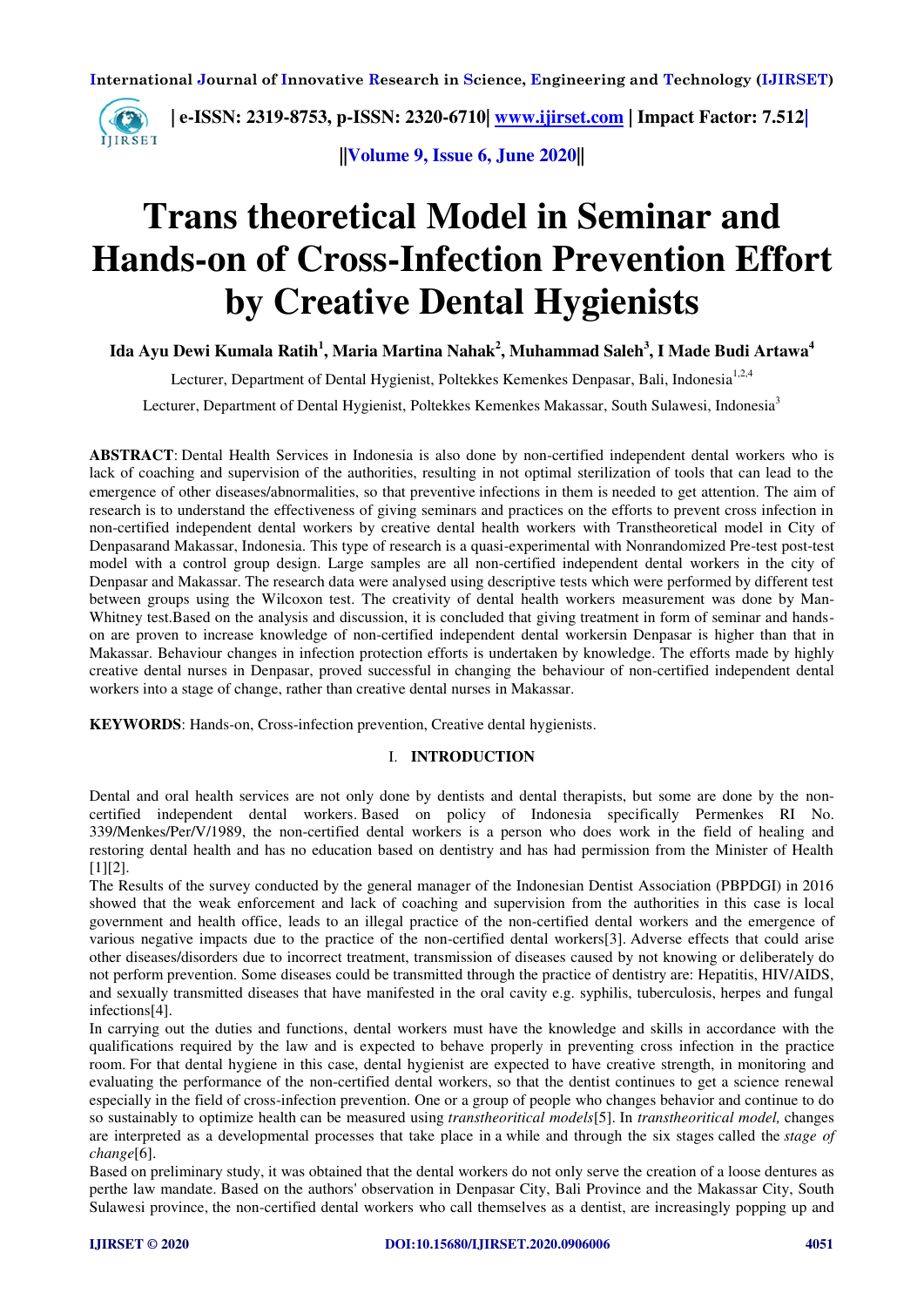

 **| e-ISSN: 2319-8753, p-ISSN: 2320-6710| [www.ijirset.com](http://www.ijirset.com/) | Impact Factor: 7.512|**

### **||Volume 9, Issue 6, June 2020||**

attracting people. People seem to do not care about their safety. The aim of this research is to understand the effectiveness of seminar and *hands-on*of the cross-infections prevention efforts of the non-certified independent dental workers by the Creative Dental Hygienistusing the approach of *transtheoretical* model.

### II. **RELATED WORK**

The concept of transtheoretical model or also known as TTM is that a framework about behaviour in health changes which go through six stages of process, i.e. precontemplation, contemplation, preparation, action, maintenance and last is termination[7-12]. TTM has adapted in the studies of smoking cessation. The study aimed to test the validity and reliability of TTM based questionnaire for smoking cessation. It was done using cross sectional validation. In TTM itself, there should be several instruments to measure what extent interventions could make changes in people's behaviour. This research used Cronbach's alpha which resulted in satisfactory finding, besides it is appropriate, reliable and valid[13]. Another application of TTM is used for sedentary behaviour. The subject was college students aimed to understand their motivational readiness to avoid sedentary behaviour. The TTM instrument was questionnaires based on TTM constructs. Its result is quite different that there is a high proportion of college students were in sedentary stages regardless physical activity levels in men and women distribution[14]. In dental health itself, TTM also functions to promote behaviour changes and provide guidance to recognize dental behaviour change which can be one of intervention program[15]. Transtheoretical model has also done to school students using cross-sectional study. Some instruments used were interdental cleaning behaviour, decisional balance and self-efficacy. The result shows that TTM does meaningful behaviour change[16-18]. TTM has also practiced in clinics for dental patients[19][20]. Yet, TTM for non-certified dental workers are still few. Thus, this research was done using transtheoretical model for non-certified dental workers as it it's needed to give them accompaniment so that all their services are standardized.

### III. **METHODOLOGY**

This research is a quasi experiment with the design of *One Group pretest-posttest* to measure the level of knowledge and skills of the non-certified dental workers, while to recognize the creativity of dental hygienists, it was used posttest only without control Group design. The population in the study was all the non-certified dental workers who opens practice in Denpasar and Makassar city in 2018. Large samples were determined with a large sample formula[21], namely: 96.04, then the number of samples is as many as 96 people and is divided into 2 treatment groups namely 48 people in the city of Denpasar and 48 people in the city of Makassar randomly selected. The samples in Denpasar were given treatment with seminar and *hands-on* about preventing cross-infections in the dental practice while the control group in the city of Makassar received the treatment of *leaflets* on preventing cross infections in the practice of noncertified dental workers. During the study both in Denpasar and Makassar, there are samples that *drop out*, so the number of samples were obtained as much as 80, namely 40 non-certified dental workers in Denpasar and 40 in Makassar.

#### IV.**EXPERIMENTAL RESULTS**

Table 1 shows Mann-Whitney test results for comparison of knowledge pretests value between non-certified dental workers in Denpasar and Makassar City about cross infection prevention before Seminar and Hands-on as well as Leaflet were given.

| No. | Knowledge level | Pretest in<br>Denpasar |          | Pretest in<br>Makassar |      | Mean Rank              |                        | Ζ        |       |
|-----|-----------------|------------------------|----------|------------------------|------|------------------------|------------------------|----------|-------|
|     |                 | F                      | $\%$     | F                      | $\%$ | Pretest in<br>Denpasar | Pretest in<br>Makassar |          |       |
| -1. | Excellent       | 37                     | 92.5     | 8                      | 20   |                        |                        |          |       |
| 2.  | Good            | ⌒                      |          | 12                     | 30   |                        |                        |          |       |
| 3.  | Fair            |                        | 2.5      | 17                     | 42.5 | 57.88                  | 23.13                  | $-6.749$ | 0.000 |
| 4.  | Bad             | $\theta$               | $\Omega$ | 2                      |      |                        |                        |          |       |
| 5.  | Failed          | $\Omega$               | $\Omega$ |                        | 2.5  |                        |                        |          |       |

Table 1. Comparison of knowledge pre-test in Denpasar and Makassar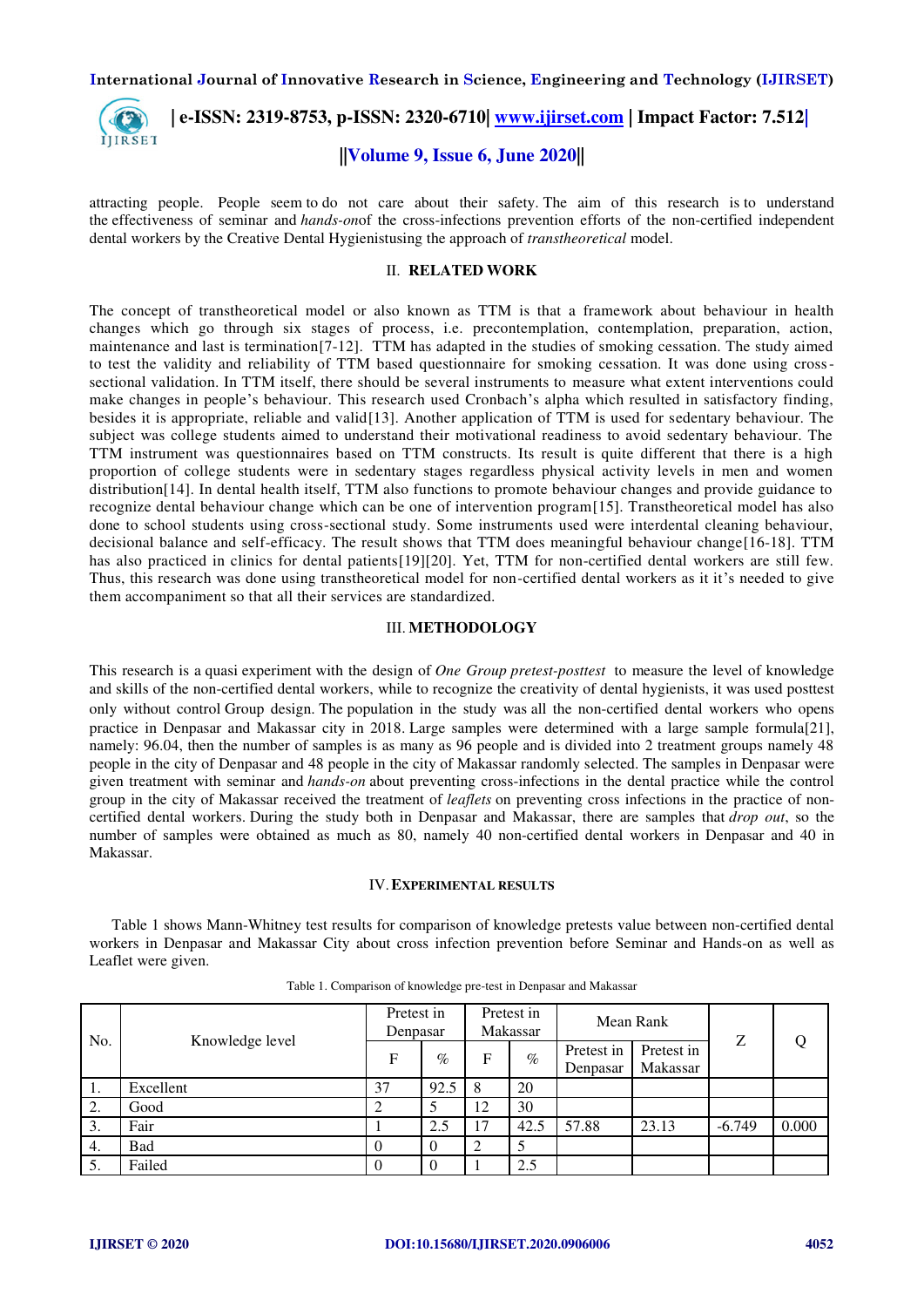

# **| e-ISSN: 2319-8753, p-ISSN: 2320-6710| [www.ijirset.com](http://www.ijirset.com/) | Impact Factor: 7.512| ||Volume 9, Issue 6, June 2020||**

Information can be taken based on table 1 is that the comparative value of the pre-test knowledge of cross infections in Denpasar is higher in rank compared to Makassar, and the Mann Whitney test results indicate that the difference is significant at the value of  $p = 0,000$  ( $p \le 0.05$ ).

Mann-Whitney test results to determine the comparison of the knowledge post-test value between dentists in Denpasar and Makassar regarding cross infection prevention after the Seminar and *Hands on* and leaflet division are shown in table 2.

|                |                 | Post-test<br>in Denpasar |          | Post-test in<br>Makassar |          | Mean Rank      |                 |                          |       |
|----------------|-----------------|--------------------------|----------|--------------------------|----------|----------------|-----------------|--------------------------|-------|
| N <sub>0</sub> | Knowledge level | $\mathbf{F}$             | $\%$     | F                        | $\%$     | Pot-test<br>1n | Post-test<br>1n | Ζ                        | Q     |
|                |                 |                          |          |                          |          | Denpasar       | Makassar        |                          |       |
|                | Excellent       | 40                       | 100      | 37                       | 92.5     |                |                 |                          |       |
| 2              | Good            | $\theta$                 | $\Omega$ | 3                        | 7.5      |                |                 |                          |       |
| 3              | Fair            | $\Omega$                 | $\Omega$ | $\theta$                 | $\theta$ | 56.39          | 24.61           | $\overline{\phantom{0}}$ | 0.000 |
|                |                 |                          |          |                          |          |                |                 | 6.309                    |       |
| $\overline{4}$ | Bad             | 0                        | $\Omega$ | $\Omega$                 | $\Omega$ |                |                 |                          |       |
|                | Failed          | $\theta$                 |          | $\Omega$                 | $\Omega$ |                |                 |                          |       |

Table 2. Comparison of knowledge pre-test in Denpasar and Makassar

Table 2 above shows that the comparison of post-test knowledge of the cross-infection in which Denpasar has higher rate in rank compared to Makassar, and the difference is significant at the value  $p = 0,000$  (p $\le 0.05$ ).

Friedman test result to find out the difference in the observation of the dentist behaviour by the Creative Dental Hygienists in Denpasar and Makassar City can be seen in Table 3.

|          |             |       |           | <b>Friedman Test Results</b> |    |        |       |  |  |  |
|----------|-------------|-------|-----------|------------------------------|----|--------|-------|--|--|--|
| City     | Observation | Mean  | <b>SD</b> | Mean                         | df | $X^2$  | P     |  |  |  |
|          |             |       |           | Rank                         |    |        |       |  |  |  |
| Denpasar |             | 10.50 | 3.922     | 1.44                         |    |        |       |  |  |  |
|          | ◠           | 12.92 | 3.654     | 2.16                         | 2  | 33.521 | 0.000 |  |  |  |
|          | 3           | 13.55 | 3.928     | 2.40                         |    |        |       |  |  |  |
|          |             |       |           |                              |    |        |       |  |  |  |
| Makassar |             | 7.67  | 2.955     | 1.13                         |    |        |       |  |  |  |
|          | 2           | 10.80 | 2.884     | 2.36                         | 2  | 57.535 | 0.000 |  |  |  |
|          | 3           | 11.22 | 2.566     | 2.51                         |    |        |       |  |  |  |

Table 3. Friedman Test of behaviour observation on non-certified dental workers

Table 3 represents a meaningful difference between the first and third observation results of the dentist behavior etiher in Denpasar or Makassar City, with the difference is significant at the value  $p = 0,000$  ( $p < 0.05$ ).

In accordance to frequency distribution of respondents' response to creativity of dental hygienists in Denpasar and Makassar are measured by some creative abilities namely; Dental hygienists have a great curiosity, about the efforts of cross-infection prevention by non-certified dental workers, Dental hygienists think about new approaches that can be used to improve Quality of Service, Dental hygienists have a new approach to accelerating the process of changing the dentist behavior in a cross-infection prevention, Dental hygienists have confidence, the success of crossinfection prevention efforts by non-certified dental workers, Dental hygienists work diligently to achieve goals and Dental hygienist present in the midst of employees when they are experiencing difficulties. Based on the observation, it was concluded that mostly, the respondents of non-certified dental workers assessed the dental hygienists in Denpasar is very creative with score of 127 in degree of "Strongly Agree" among others, specifically in the indicator of new approach to accelerate behavior changes of non-certified dental workers.

The results of the study can prove that there is a meaningful difference between the level of knowledge on the prevention of cross infections of the dentists in Denpasar before and after getting seminar and *Hands-on,* with a confidence level smaller than 0.005, which is 0.0345*.* Besides, the pre-test value resulted in mostly,non-certified dental workers in Denpasar are with excellent criteria, no one has level of knowledge with bad or failed criteria, the post test results show the whole non-certified dental workers has a level of knowledge with excellent criteria. Furthermore, the results of the research in the city of Makassar also showed almost the same thing in Denpasar, yet the results of the most pre-test (42.5%) in Makassar have a level of knowledge with fair criteria, and only one (1) person has a failed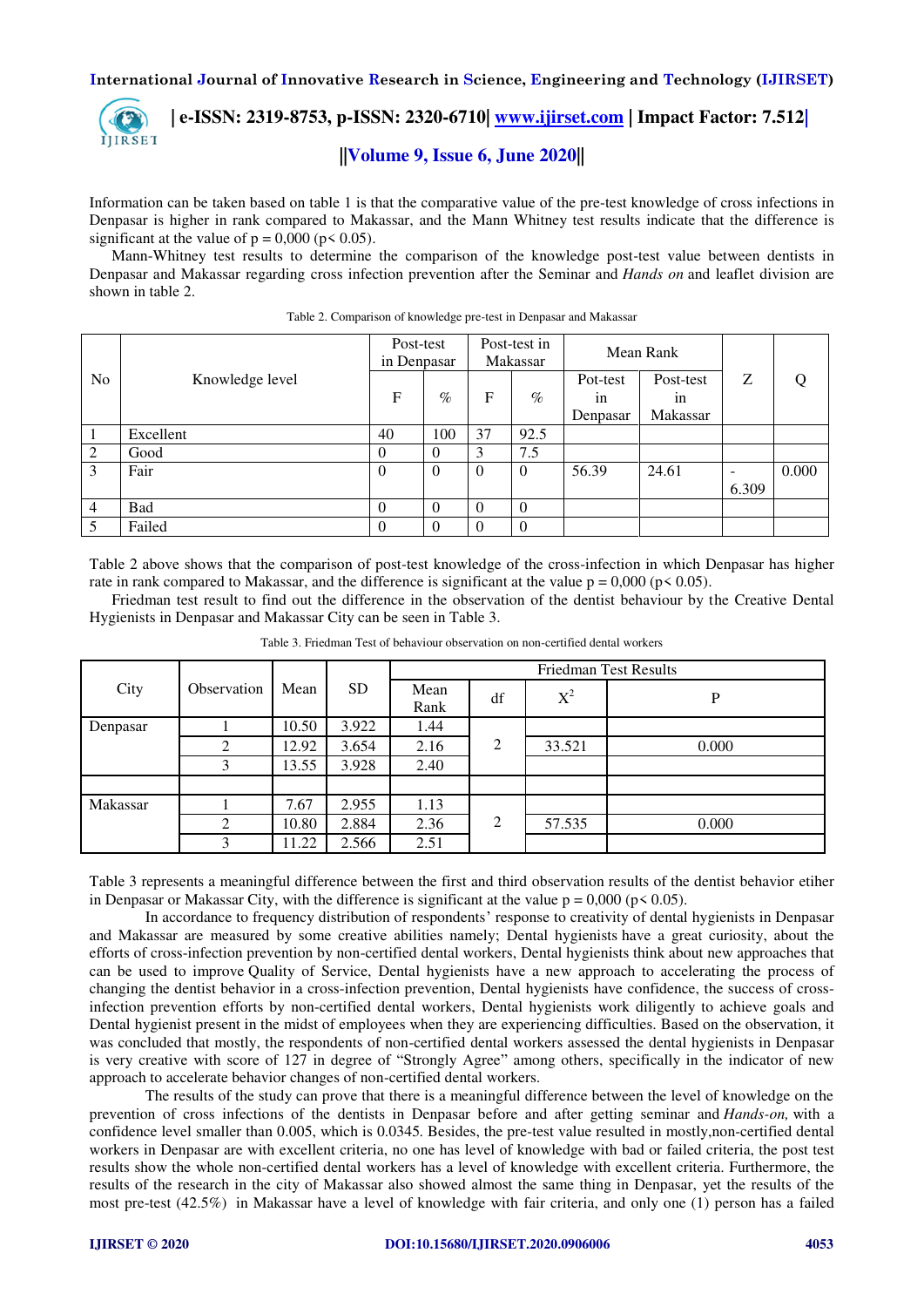

 **| e-ISSN: 2319-8753, p-ISSN: 2320-6710| [www.ijirset.com](http://www.ijirset.com/) | Impact Factor: 7.512|**

## **||Volume 9, Issue 6, June 2020||**

level of knowledge, this can happen probably because most of the non-certified dental workers in Makassar is roving dental workers in markets. At the post-test, there is a meaningful change (with a confidence level of 0.000) after receiving treatment with only given the leaflet. The value of pretests knowledge on cross infections in Denpasar's noncertified dental workers is higher in rank compared to Makassar. The comparison of post-test value in Denpasar is higher in rank compared with the city of Makassar significantly.Transtheoritical Model (TTM) is an integrative model that explains in the early stages of behavioral change, people involve cognitive, affective and evaluative processes to aidself- development or achieve gradual progression[22]. Bygiving seminar and *hands-on,* meaning that the noncertified dental workers gain experience in preventing cross-infections, in accordance with the opinion of Edgar Dale's communication Experts with the *coneof* experience theory that to achieve the optimum results of the learning process, one of the things that is highly recommended is the use of media, directly in the form of real or reality objects. The learning process and teaching interactions are not only fromdirect experience, but can begin with the type of experience that best fits the needs and abilities of audience groups taking into consideration the learning situation, so that the learning process become more effective and efficient[23].

The Results of research analysis show that there is a meaningful difference between the results of observation to one (1) to three (3) to the behavior of the dentist in the effort to prevent cross infections in Denpasar and Makassar city, with significance value of  $0.000$  ( $p \le 0.05$ ). Assessment of behavior through first observation after getting seminar and *hands on* in Denpasar obtained the most (57.5%) is at the Contemplation stage, where the non-certified dental workers intend to make a cross-infection prevention efforts in the next month. In addition, there is only 1% in the Maintenance stage, that the respondent has made efforts to prevent cross infections by hand washing, wearing masks, applying alcohol, and spreading the tool with sterilizers, the rest is the Preparation and Action, no-Termination stage, furthermore, at the third observation, respondents have been reminded about the correct behavior, so there is no longer respondent on the Precontemplation stage. The behavior of respondents has changed to the next phase of the Contemplation, even only 6 respondents were at this stage, because within a month most of the respondents had been in the Action stage in as much as 21 people (52.5%), Maintenance stage were occupied by two people (5%), no Termination stage. This is made possible because respondents have had knowledge of the prevention of good cross infections, the experience of respondents, the information obtained, so that the respondent had sterilized more than six months ago, this is in line with the research results of [6][24].

While the results of the behavioral analysis of dentists in Makassar in the first observation (1) shows the majority of respondents (55%) also categorized in the stage of contemplation where the respondent has no intention to make a preventive effort against cross infection, hasn't be able yet to do, most of the respondents are the roving noncertified dental workers around the traditional market, most respondents do not have dental units. There are no respondents at the pre-contemplation and termination stages. After the three-time observation, where dental hygiene has reminded and trained the respondents, their behavior changes, only 22.5% (nine respondents) are still at this stage, most of them are in the preparation stage, partly at the action stage, even there is a meaningful changes in as much as four people who are at the stage of maintenance, this means that the dental workers has undergone a change in behavior , although hasn't yet be in termination stage, since it takes a longer time to perform monitoring and treatment.

The results of research analysis proved that dental hygienists who were observing, guiding the non-certified dental workers about cross infection prevention is a very creative dental health worker, where the respondent gave a Strongly Agree Assessment (5), which means they are very creative. On the indicator which has a new approach to accelerate the process of changing the dentist behavior in the prevention of cross infections, the results is that they have a great curiosity and work diligently. Yet a slightly different valuation of the respondents in Makassar, most respondents assessed dental hygienist is as a person who has creative ability, by rating it on Agree (4), which means creative. There are respondents who rate Unable to Judge(3), which means enough and thereis also an indicator of dental hygienists' presence in the middle of the non-certified dental workers when they are having trouble.

Creative Dental Hygienists in this case addressed to dental hygiene workers is a dental health worker who has a variable dimension of creativity itself, so that they are able to conduct coaching and supervision to the non-certified dental workers sustainably. By the creative ability owned by dental health workers, it is expected that they will acquire a special knowledge about the preventive efforts of cross infections, so that it can change the behavior of the noncertified dental workers to realize the dental health for society. Creative Dental hygienists are dental care that has a great curiosity and thinking about a new in guiding the non-certified dental workers as well as accelerating the process of behavioral change, having confidence, working diligently, and attending the middle of a handyman to help overcome difficulties[25].

Factors that influence behavior According to Green in [26]determined by three factors, namely: 1) predisposing factor, this factor is influenced by people's knowledge and attitudes towards health, traditions and society towards matters relating to health, people faith in community, education, socioeconomic level and so on. 2) supporting factor, this factor approves facilities and infrastructure or health facilities for the community, 3) reinforcing factors, the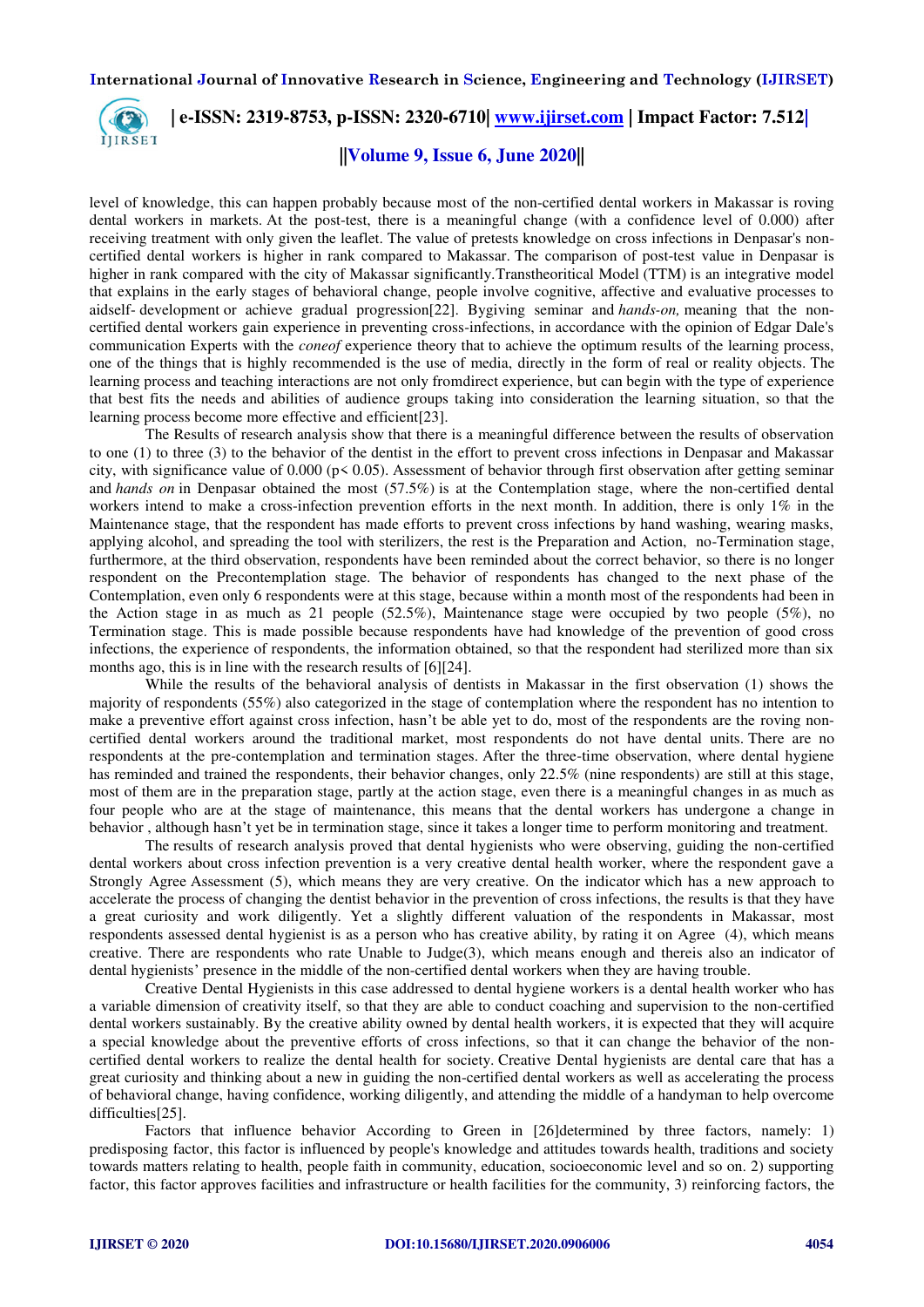

community sometimes not only requires knowledge and positive attitude and fulfillment of facilities only to behave healthy, but also help as examples ( reference) by health workers.

Analysis shows that changes of attitude on cross-infection prevention among non-certified dental workers are influenced by knowledge of respondents in either before and after the seminar, hands-on as well as leaflet were given. Not to mention, explanations for observation and assistance, as set out in Table 2 for respondents in Denpasar which show that most of them have a very good level of knowledge and all respondents have a very good level of knowledge. Table 3 for respondents in Makassar shows that most of them had fair and good level of knowledge at the time of the pre-test, but it changes to 92.5%, meaning that respondents have a very good level of knowledge, none of which had fair, bad or failed level of knowledge.

Another factor influencing changes in the behavior of non-certified dental workers in efforts to prevent crossinfection is the Stage of Change stage at the time of observation for the first time, as for respondents in Denpasar, it is known that most of them (23%) are in the Contemplation, Preparation, Action, and only 1% at the Maintenance stage. Furthermore, the third observation, respondents were reminded of the correct behavior, then respondents who were at the Pre-contemplation stage changed their behavior to the next stage, which is the Contemplation stage, even only 6 respondents were at this stage, because within one month most of the respondents had been at the Action stage, 21 people (52.5%). While the results of the behavior analysis of non-certified dental workers in Makassar on the first observation (1) show that the majority of respondents (55%) were also in the Contemplation stage, where most of the respondents were roving dental workers around the traditional markets. There were no respondents at the Precontemplation and Termination stages. After observing for the third time, the behavior of the respondents changed, only 22.5% (nine respondents) were still at this stage, most of the non-certified dental workers were at the Preparation stage, some at the Action stage, even significant changes were found in four persons who were in the Maintenance stage.

Efforts made by Creative Dental Hygienists both in Denpasar and Makassar proved to be successful in changing the behavior of dental workers. This can be achieved because the Dental Hygienist has a new approach to accelerate the process of changing behavior of dental workers to prevent cross infection, have a great curiosity, and work diligently. The Dental Hygienist always pays attention to the initial stages of observation, and subsequent observations which must monitor and evaluate the progress of respondents' behavior.

### **V. CONCLUSION**

Seminar and hands-on intervention conducted on respondents in Denpasar city proved to increase knowledge of non-certified dental workers higher than that given only leaflets to respondents in Makassar.The treatment group in Denpasar has better stage of change than that in Makassar group, most of the Denpasar respondents were in the Action stage, while the group in Makassar was mostly in the Preparation stage.The Denpasar treatment group was considered to be very creative in carrying out efforts to prevent cross-infection, a slightly different assessment of respondents in Makassar, most respondents rated it as a creative Dental Hygienists. Changes in behaviour regarding effort to prevent cross infection are influenced by knowledge, Stage of Change at the time of observation for the first time, then the efforts made by highly creative dental hygienist in Denpasar as well as creative dental hygienist have proven successful in changing the behaviour of dental workers to the betterment of stage of change.

### **REFERENCES**

- [1] W. S. F. Pinasthika, "Perlindungan Hukum Terhadap Konsumen Penerima Layanan Ortodonti oleh Tukang Gigi Berdasarkan Hukum Perlindungan Konsumen dan Hukum Kesehatan," Universitas Indonesia, 2012.
- [2] R. Kennedy, "Perlindungan Konsumen Terhadap Jasa Pelayanan oleh Tukang Gigi ditinjau dari Undang-Undang No 8 Tahun 1999 tentang Perlindungan Konsumen," Universitas Lampung, 2014.
- [3] F. Hanum, "Pelayanan Kesehatan Gigi di Indonesia, Sebuah Realita," *PBPDGI*, Jakarta, 04-Mar-2017.
- [4] S. Mulyanti and M. H. Putri, *Pengendalian Infeksi Silang di Klinik Gigi*. Jakarta: EGC, 2011.
- [5] S. A. Shumaker, E. B. Schron, J. K. Ockene, and W. L. McBee, *The Handbook of Health Behavior Change*. Springer Publishing Co, 1998.
- [6] J. O. Prochaska and W. F. Velicer, "The Transtheoretical Model of Health Behavior Change," *PubMed*, vol. 13, pp. 38–48, 1997.
- [7] J. O. Prochaska and W. F. Velicer, "The Transtheoretical Model of Health Behavior Change," *Sci. Heal. Promot.*, vol. 12, no. 1, pp. 38–48, 1997.
- [8] M. Hashemzadeh, A. Rahimi, F. Zare-Farashbandi, A. A. Mansur, and A. Daei, "Transtheoretical Model of Health Behavioral Change: A Systematic Review," *Iran. J. Nurs. Midwifery Res.*, vol. 24, pp. 83–90, 2019.
- [9] S. Kang and Y. Kim, "Application of the transtheoretical model to identify predictors of physical activity